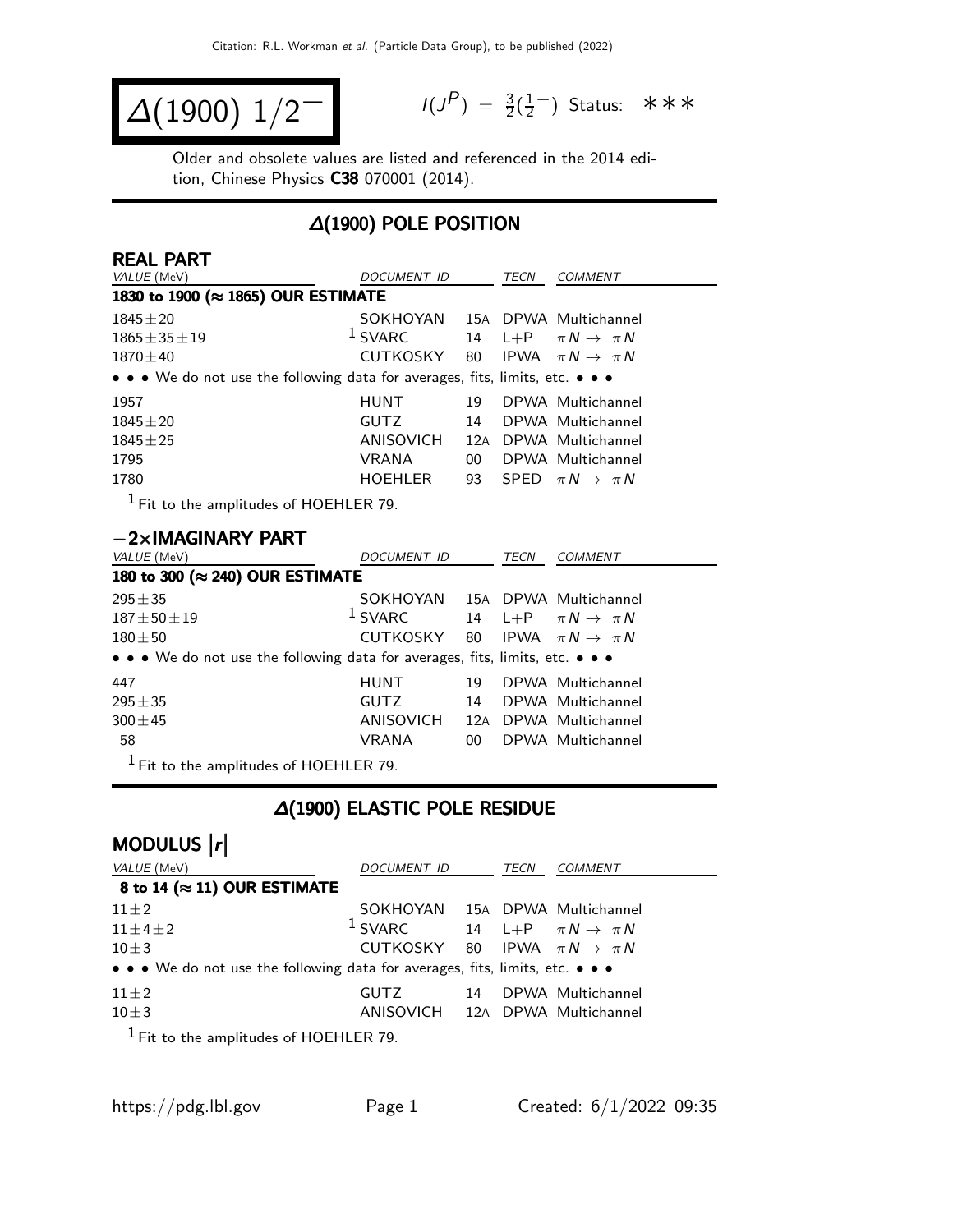## PHASE θ

| VALUE $(^\circ)$                                                                                                                                                                                                                                                                                                    | DOCUMENT ID                                         |    | TECN | <i>COMMENT</i>    |
|---------------------------------------------------------------------------------------------------------------------------------------------------------------------------------------------------------------------------------------------------------------------------------------------------------------------|-----------------------------------------------------|----|------|-------------------|
| $-115\pm 20$                                                                                                                                                                                                                                                                                                        | SOKHOYAN 15A DPWA Multichannel                      |    |      |                   |
| $20 \pm 27 \pm 19$                                                                                                                                                                                                                                                                                                  | <sup>1</sup> SVARC 14 L+P $\pi N \rightarrow \pi N$ |    |      |                   |
| $+20\pm 40$                                                                                                                                                                                                                                                                                                         | CUTKOSKY 80 IPWA $\pi N \rightarrow \pi N$          |    |      |                   |
| • • • We do not use the following data for averages, fits, limits, etc. • • •                                                                                                                                                                                                                                       |                                                     |    |      |                   |
| $-115\pm 20$                                                                                                                                                                                                                                                                                                        | GUTZ                                                | 14 |      | DPWA Multichannel |
| $-125 \pm 20$                                                                                                                                                                                                                                                                                                       | ANISOVICH 12A DPWA Multichannel                     |    |      |                   |
| $\frac{1}{2}$ $\frac{1}{2}$ $\frac{1}{2}$ $\frac{1}{2}$ $\frac{1}{2}$ $\frac{1}{2}$ $\frac{1}{2}$ $\frac{1}{2}$ $\frac{1}{2}$ $\frac{1}{2}$ $\frac{1}{2}$ $\frac{1}{2}$ $\frac{1}{2}$ $\frac{1}{2}$ $\frac{1}{2}$ $\frac{1}{2}$ $\frac{1}{2}$ $\frac{1}{2}$ $\frac{1}{2}$ $\frac{1}{2}$ $\frac{1}{2}$ $\frac{1}{2}$ |                                                     |    |      |                   |

Fit to the amplitudes of HOEHLER 79.

## ∆(1900) INELASTIC POLE RESIDUE

The "normalized residue" is the residue divided by  $\Gamma_{pole}/2$ .

|                             | Normalized residue in $N\pi \to \Delta(1900) \to \Sigma K$                    |                                  |     |             |                                 |
|-----------------------------|-------------------------------------------------------------------------------|----------------------------------|-----|-------------|---------------------------------|
| <b>MODULUS</b>              | PHASE $(^\circ)$                                                              | DOCUMENT ID                      |     | TECN        | COMMENT                         |
| $0.07 + 0.02$               | $-50 + 30$                                                                    | ANISOVICH                        |     |             | 12A DPWA Multichannel           |
|                             | Normalized residue in $N\pi \to \Delta(1900) \to \Delta\pi$ , D-wave          |                                  |     |             |                                 |
| <b>MODULUS</b>              | PHASE $(^\circ)$                                                              | DOCUMENT ID                      |     | TECN        | <b>COMMENT</b>                  |
| $0.18\!\pm\!0.10$           | $105 \pm 25$                                                                  | SOKHOYAN                         |     |             | 15A DPWA Multichannel           |
|                             | • • • We do not use the following data for averages, fits, limits, etc. • • • |                                  |     |             |                                 |
| $0.12 + 0.08$<br>$-0.05$    | $110 \pm 20$                                                                  |                                  |     |             | ANISOVICH 12A DPWA Multichannel |
|                             | Normalized residue in $N\pi \to \Delta(1900) \to \Delta(1232)\eta$            |                                  |     |             |                                 |
| <b>MODULUS</b>              | PHASE $(^\circ)$                                                              | DOCUMENT ID                      |     | TECN        | <i>COMMENT</i>                  |
| $0.013 \pm 0.006$           | undefined                                                                     | <b>GUTZ</b>                      | 14  |             | DPWA Multichannel               |
|                             | Normalized residue in $N\pi \to \Delta(1900) \to N(1440)\pi$                  |                                  |     |             |                                 |
| <b>MODULUS</b>              | PHASE $(^\circ)$                                                              | DOCUMENT ID                      |     | TECN        | <i>COMMENT</i>                  |
| $0.11 \pm 0.06$             | $115 + 30$                                                                    | SOKHOYAN                         |     |             | 15A DPWA Multichannel           |
|                             | Normalized residue in $N\pi \to \Delta(1900) \to N(1520)\pi$                  |                                  |     |             |                                 |
| <b>MODULUS</b>              | PHASE $(^\circ)$                                                              | DOCUMENT ID                      |     | TECN        | <i>COMMENT</i>                  |
| $0.06 \pm 0.03$             | undefined                                                                     | SOKHOYAN                         |     |             | 15A DPWA Multichannel           |
|                             |                                                                               | $\Delta(1900)$ BREIT-WIGNER MASS |     |             |                                 |
| VALUE (MeV)                 |                                                                               | DOCUMENT ID                      |     | <b>TECN</b> | COMMENT                         |
|                             | 1840 to 1920 (≈ 1860) OUR ESTIMATE                                            |                                  |     |             |                                 |
| $1989 \pm 22$               |                                                                               | $1$ HUNT                         | 19  |             | DPWA Multichannel               |
| $1840 \pm 20$               |                                                                               | SOKHOYAN                         | 15A |             | DPWA Multichannel               |
| $1890 \pm 50$               |                                                                               | <b>CUTKOSKY</b>                  | 80  | <b>IPWA</b> | $\pi N \rightarrow \pi N$       |
| $1908 \pm 30$               |                                                                               | <b>HOEHLER</b>                   | 79  | <b>IPWA</b> | $\pi N \rightarrow \pi N$       |
|                             | • • • We do not use the following data for averages, fits, limits, etc. • • • |                                  |     |             |                                 |
| $1840 \pm 20$               |                                                                               | <b>GUTZ</b>                      | 14  |             | DPWA Multichannel               |
| $1840 \pm 30$               |                                                                               | ANISOVICH                        |     |             | 12A DPWA Multichannel           |
| $1868 \pm 12$               |                                                                               | <sup>1</sup> SHRESTHA            | 12A |             | DPWA Multichannel               |
| $1802 \pm 87$               |                                                                               | VRANA                            | 00  |             | DPWA Multichannel               |
| $1$ Statistical error only. |                                                                               |                                  |     |             |                                 |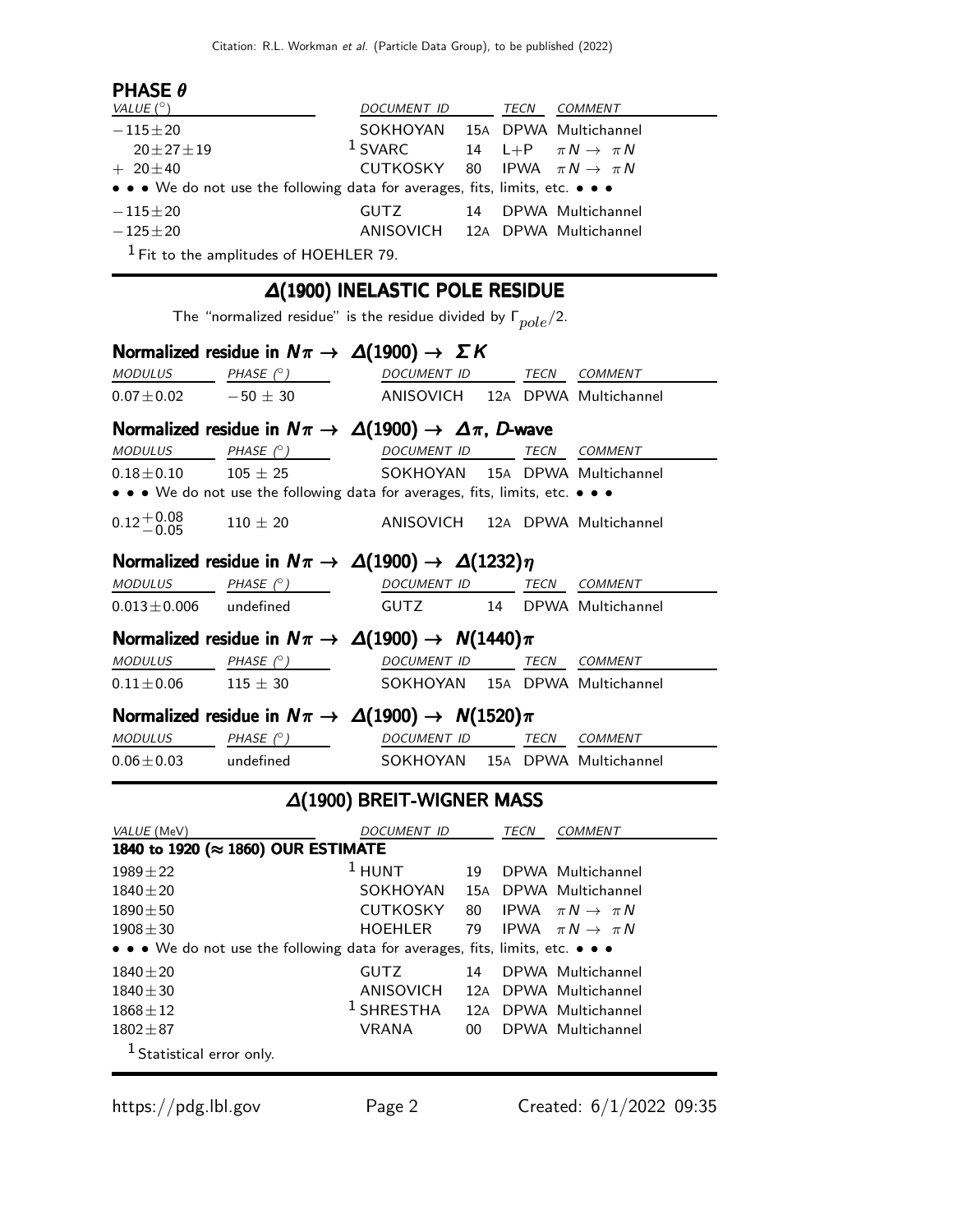## ∆(1900) BREIT-WIGNER WIDTH

| VALUE (MeV)                                                                   | DOCUMENT ID     |     | TECN | <i>COMMENT</i>                 |
|-------------------------------------------------------------------------------|-----------------|-----|------|--------------------------------|
| 180 to 320 (≈ 250) OUR ESTIMATE                                               |                 |     |      |                                |
| $457 \pm 60$                                                                  | $1$ HUNT        | 19  |      | DPWA Multichannel              |
| $295 \pm 30$                                                                  | SOKHOYAN        | 15A |      | DPWA Multichannel              |
| $170 + 50$                                                                    | <b>CUTKOSKY</b> | 80  |      | IPWA $\pi N \rightarrow \pi N$ |
| $140 + 40$                                                                    | <b>HOEHLER</b>  | 79  |      | IPWA $\pi N \rightarrow \pi N$ |
| • • • We do not use the following data for averages, fits, limits, etc. • • • |                 |     |      |                                |
| $295 + 30$                                                                    | <b>GUTZ</b>     | 14  |      | DPWA Multichannel              |
| $300 + 45$                                                                    | ANISOVICH       | 12A |      | DPWA Multichannel              |
| $234 + 27$                                                                    | $1$ SHRESTHA    | 12A |      | DPWA Multichannel              |
| $48 \pm 45$                                                                   | <b>VRANA</b>    | 00  |      | DPWA Multichannel              |
| $1$ Statistical error only.                                                   |                 |     |      |                                |

## ∆(1900) DECAY MODES

The following branching fractions are our estimates, not fits or averages.

|                       | Mode                       | Fraction $(\Gamma_i/\Gamma)$ |
|-----------------------|----------------------------|------------------------------|
| $\Gamma_1$            | $N\pi$                     | $4 - 12%$                    |
| $\Gamma_2$            | ΣΚ                         | seen                         |
| $\Gamma_3$            | $N \pi \pi$                | $> 52\%$                     |
| $\Gamma_4$            | $\Delta(1232)\pi$ , D-wave | $30 - 70%$                   |
| $\Gamma_{5}$          | $N \rho$                   | $22 - 60 \%$                 |
| $\Gamma_6$            | $N\rho$ , S=1/2, S-wave    | $11 - 35%$                   |
| $\Gamma_7$            | $N\rho$ , S=3/2, D-wave    | $11 - 25%$                   |
| $\Gamma_8$            | $N(1440)\pi$               | $3 - 32%$                    |
| $\Gamma$ <sub>9</sub> | $N(1520)\pi$               | $2 - 10%$                    |
| $\Gamma_{10}$         | $\Delta(1232)\eta$         | $< 2\%$                      |
| $\Gamma_{11}$         | $N\gamma$ , helicity=1/2   | $0.06 - 0.43 \%$             |

#### ∆(1900) BRANCHING RATIOS

| $\Gamma(N\pi)/\Gamma_{\rm total}$                                             |                                 |        |      |                                |  |
|-------------------------------------------------------------------------------|---------------------------------|--------|------|--------------------------------|--|
| VALUE $(\% )$                                                                 | <b>DOCUMENT ID</b>              |        | TECN | <b>COMMENT</b>                 |  |
| 4-12% OUR ESTIMATE                                                            |                                 |        |      |                                |  |
| 3.7 $\pm$ 0.8                                                                 | $1$ HUNT                        | 19     |      | DPWA Multichannel              |  |
| $7 \pm 2$                                                                     | SOKHOYAN                        |        |      | 15A DPWA Multichannel          |  |
| $10 \pm 3$                                                                    | CUTKOSKY                        | 80     |      | IPWA $\pi N \rightarrow \pi N$ |  |
| $8 \pm 4$                                                                     | HOEHLER                         | 79     |      | IPWA $\pi N \rightarrow \pi N$ |  |
| • • • We do not use the following data for averages, fits, limits, etc. • • • |                                 |        |      |                                |  |
| $7 + 2$                                                                       | <b>GUTZ</b>                     | 14     |      | DPWA Multichannel              |  |
| $7 + 3$                                                                       | ANISOVICH 12A DPWA Multichannel |        |      |                                |  |
| 8<br>$+1$                                                                     | $1$ SHRESTHA                    |        |      | 12A DPWA Multichannel          |  |
| 33<br>$\pm 10$                                                                | <b>VRANA</b>                    | $00\,$ |      | DPWA Multichannel              |  |
| <sup>1</sup> Statistical error only.                                          |                                 |        |      |                                |  |
|                                                                               |                                 |        |      |                                |  |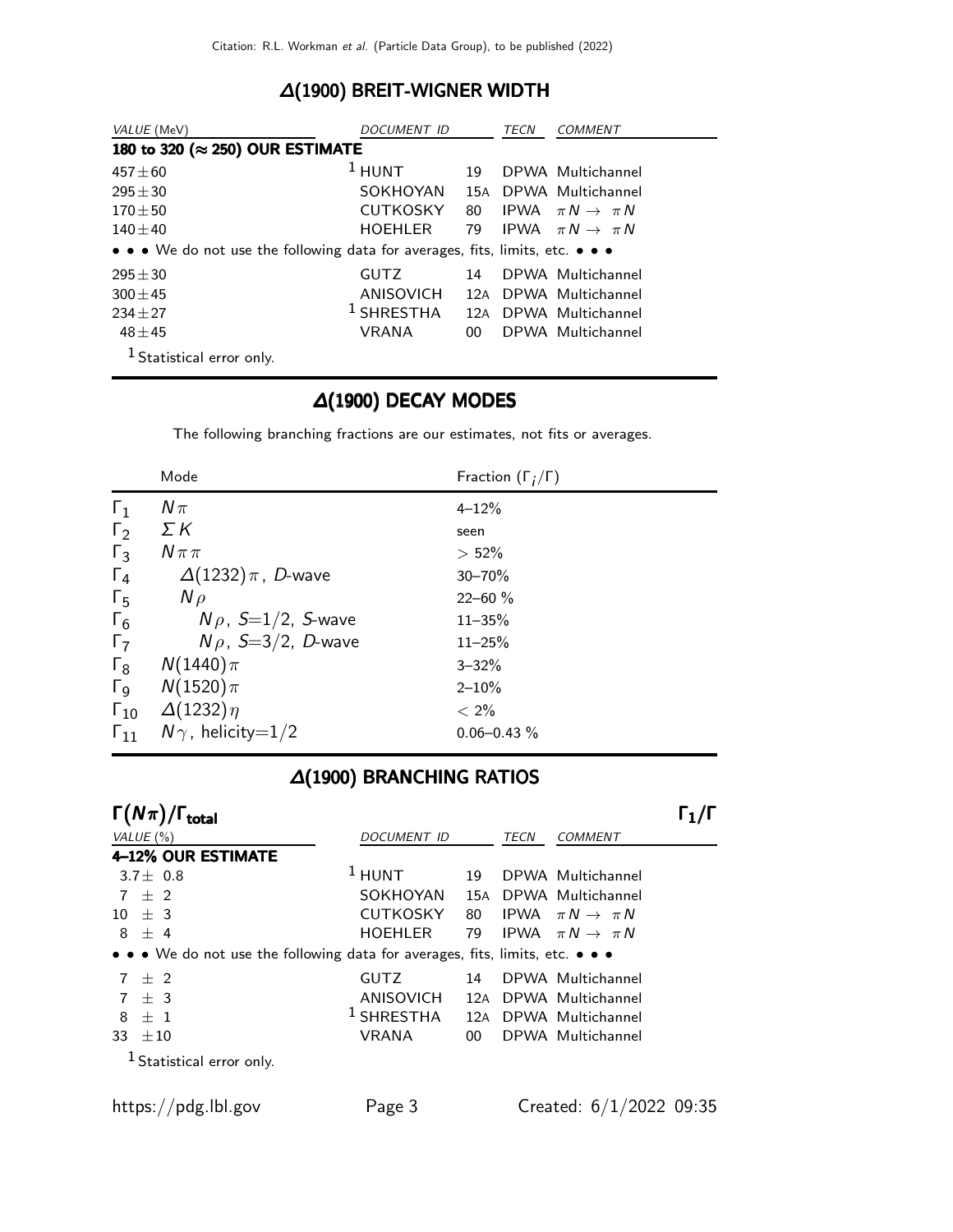| $\Gamma(\Delta(1232)\pi, D$ -wave)/ $\Gamma_{\text{total}}$<br>VALUE (%)                                                                          | <i>DOCUMENT ID</i>                         |        | TECN | <b>COMMENT</b>                             | $\Gamma_4/\Gamma$    |
|---------------------------------------------------------------------------------------------------------------------------------------------------|--------------------------------------------|--------|------|--------------------------------------------|----------------------|
| 30-70% OUR ESTIMATE<br>$42 \pm 8$                                                                                                                 | $1$ HUNT                                   | 19     |      | DPWA Multichannel                          |                      |
| $50 + 20$<br>$\bullet\,\bullet\,\bullet\,$ We do not use the following data for averages, fits, limits, etc. $\bullet\,\bullet\,\bullet\,\bullet$ | SOKHOYAN                                   |        |      | 15A DPWA Multichannel                      |                      |
| $15 + 50$<br>$-10$                                                                                                                                | ANISOVICH                                  |        |      | 12A DPWA Multichannel                      |                      |
| $56\pm 6$<br>$28 \pm 1$<br>$1$ Statistical error only.                                                                                            | $1$ SHRESTHA<br><b>VRANA</b>               | 00     |      | 12A DPWA Multichannel<br>DPWA Multichannel |                      |
| $\Gamma(N\rho, S=1/2, S$ -wave)/ $\Gamma_{\rm total}$                                                                                             | <i>DOCUMENT ID</i>                         |        |      |                                            | $\Gamma_6/\Gamma$    |
| VALUE $(\%)$<br>11-35% OUR ESTIMATE                                                                                                               |                                            |        | TECN | <b>COMMENT</b>                             |                      |
| $23 + 12$<br>• • • We do not use the following data for averages, fits, limits, etc. • • •                                                        | $^1$ hunt                                  | 19     |      | DPWA Multichannel                          |                      |
| $12 \pm 4$<br>$30 \pm 2$<br><sup>1</sup> Statistical error only.                                                                                  | $1$ SHRESTHA<br><b>VRANA</b>               | $00\,$ |      | 12A DPWA Multichannel<br>DPWA Multichannel |                      |
| $\Gamma(N\rho, S=3/2, D$ -wave)/ $\Gamma_{\rm total}$<br>VALUE $(\% )$                                                                            | DOCUMENT ID                                |        | TECN | <i>COMMENT</i>                             | $\Gamma_7/\Gamma$    |
| 11-25% OUR ESTIMATE<br>$18\!\pm\! 7$<br>• • • We do not use the following data for averages, fits, limits, etc. • • •                             | $1$ HUNT                                   | 19     |      | DPWA Multichannel                          |                      |
| $23 + 5$<br>$5 \pm 1$                                                                                                                             | <sup>1</sup> SHRESTHA<br><b>VRANA</b>      | $00\,$ |      | 12A DPWA Multichannel<br>DPWA Multichannel |                      |
| $1$ Statistical error only.<br>$\Gamma(N(1440)\pi)/\Gamma_{\rm total}$                                                                            |                                            |        |      |                                            | $\Gamma_8/\Gamma$    |
| VALUE (%)<br>3-32% OUR ESTIMATE                                                                                                                   | DOCUMENT ID                                |        | TECN | <i>COMMENT</i>                             |                      |
| $12 \pm 9$<br>$20 \pm 12$                                                                                                                         | $1$ HUNT<br>SOKHOYAN 15A DPWA Multichannel | 19     |      | DPWA Multichannel                          |                      |
| • • We do not use the following data for averages, fits, limits, etc. • • •                                                                       |                                            |        |      |                                            |                      |
| $<$ 1<br>$4\pm$ 1<br><sup>1</sup> Statistical error only.                                                                                         | $^1$ SHRESTHA<br>VRANA                     | 00     |      | 12A DPWA Multichannel<br>DPWA Multichannel |                      |
| $\Gamma(N(1520)\pi)/\Gamma_{\rm total}$                                                                                                           |                                            |        |      |                                            | $\Gamma_{9}/\Gamma$  |
| VALUE $(%)$                                                                                                                                       | DOCUMENT ID                                |        | TECN | COMMENT                                    |                      |
| 2-10% OUR ESTIMATE<br>$6 \pm 4$                                                                                                                   | SOKHOYAN                                   |        |      | 15A DPWA Multichannel                      |                      |
| $\Gamma(\Delta(1232)\eta)/\Gamma_{\rm total}$<br>VALUE $(%)$                                                                                      | DOCUMENT ID                                |        | TECN | COMMENT                                    | $\Gamma_{10}/\Gamma$ |
| < 2% OUR ESTIMATE<br>$1 \pm 1$                                                                                                                    | GUTZ                                       | 14     |      | DPWA Multichannel                          |                      |

https://pdg.lbl.gov Page 4 Created: 6/1/2022 09:35